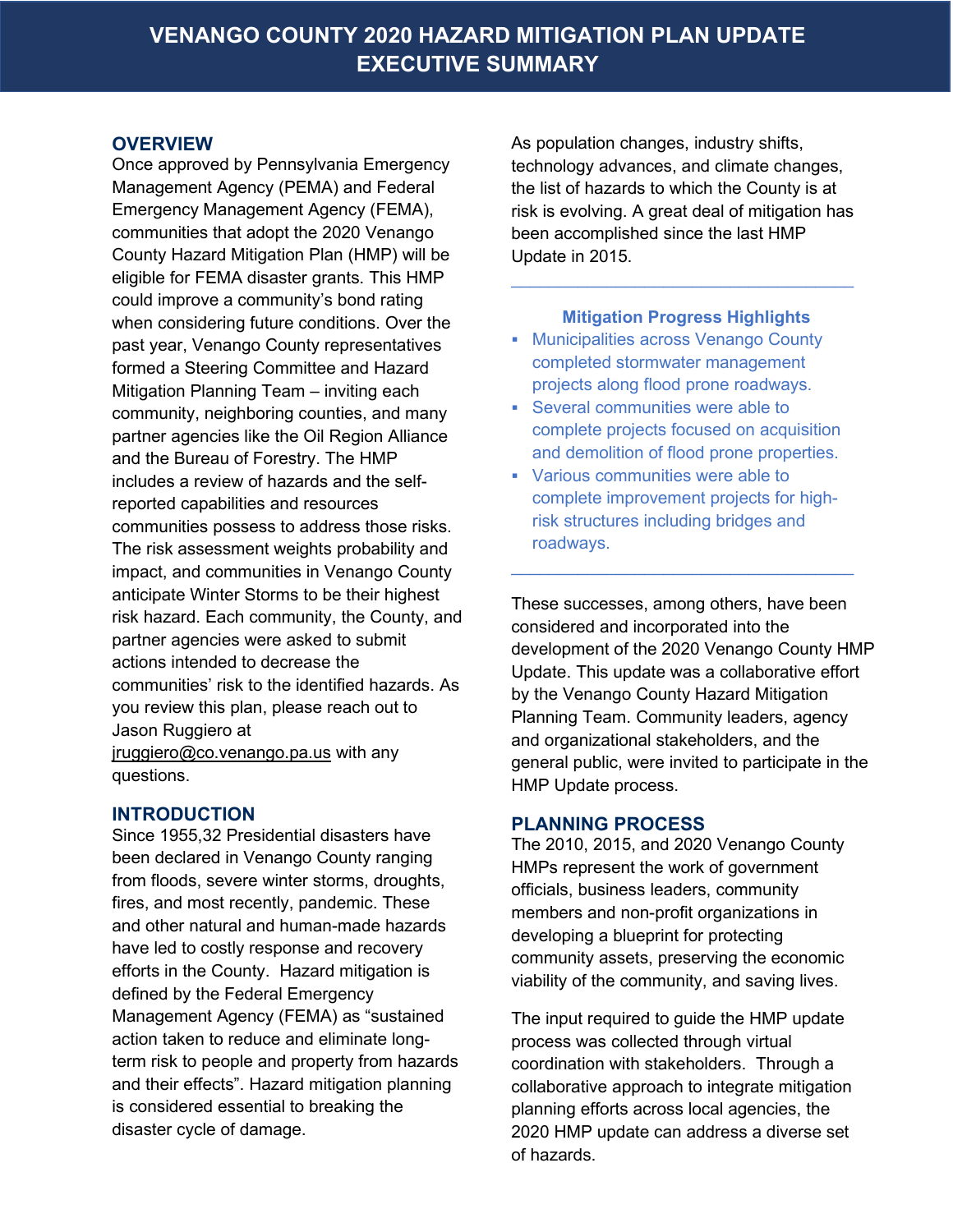#### **RISK ASSESSMENT**

Assessing and ranking hazards helps communities set goals and priorities for mitigation based on their vulnerabilities. Based on previous plan updates, stakeholder input, research, data collection, and information from the Pennsylvania Hazard Mitigation Plan, 12 hazards were profiled in the 2020 HMP. Hazard profiles include information on location, magnitude, past and future occurrence, and vulnerability of each hazard including potential loss estimates. All hazards identified in the 2015 HMP were expanded on in the 2020 HMP. Increased vulnerability from the impacts of Climate Change has been considered and incorporated into the 2020 HMP particularly regarding drought, flood, and winter storm. Of the 12 hazards profiled, the two highest-risk hazards include winter storm and environmental hazards.



- **Venango County** averages 50 inches of snowfall annually
- Precipitation levels in the county are expected to rise as a result of climate change.



- Nearly 1,500 conventional and unconventional oil and gas wells
- Close to 250 miles of gas pipeline run through the county.

## **CAPABILITY ASSESSMENT**

Assessing community capabilities helps to determine the ability of the County and its municipalities to implement a comprehensive mitigation strategy, and to identify potential opportunities for establishing or enhancing specific mitigation policies, programs, and projects.

The assessment has two primary components: an inventory of relevant plans, laws, regulations, policies and programs already in place, and an analysis of capacity to carry them out. These mitigation capabilities include laws and regulations; funding and technical assistance; development and construction management; and planning and programmatic support.

## **MITIGATION STRATEGY**

The Mitigation Strategy serves as the blueprint for reducing or eliminating hazard vulnerabilities. The basis for the Mitigation Strategy is the following seven mitigation goals.

### **2020 Venango County HMP Goals**

 $\mathcal{L}=\{1,2,3,4,5\}$  , we can assume that the contribution of  $\mathcal{L}=\{1,2,3,4,5\}$ 

- 1. Increase Public Awareness regarding natural and manmade hazard risks, preparedness and mitigation.
- 2. Ensure that adequate shelter is available to current and future populations.
- 3. Identify all repetitive loss structures throughout the county.
- 4. Develop better hazard data for Venango County and the municipalities.
- 5. Attempt to reduce the current and future risk of flood damage in Venango County.
- 6. Reduce or redirect the impact of natural disasters (especially floods) away from atrisk population areas.
- 7. Protect existing natural resources and open space, including parks and wetlands, within the floodplain and watershed to improve their flood control function.

 $\mathcal{L}=\{1,2,3,4,5\}$  , we can assume that the contribution of  $\mathcal{L}=\{1,2,3,4,5\}$